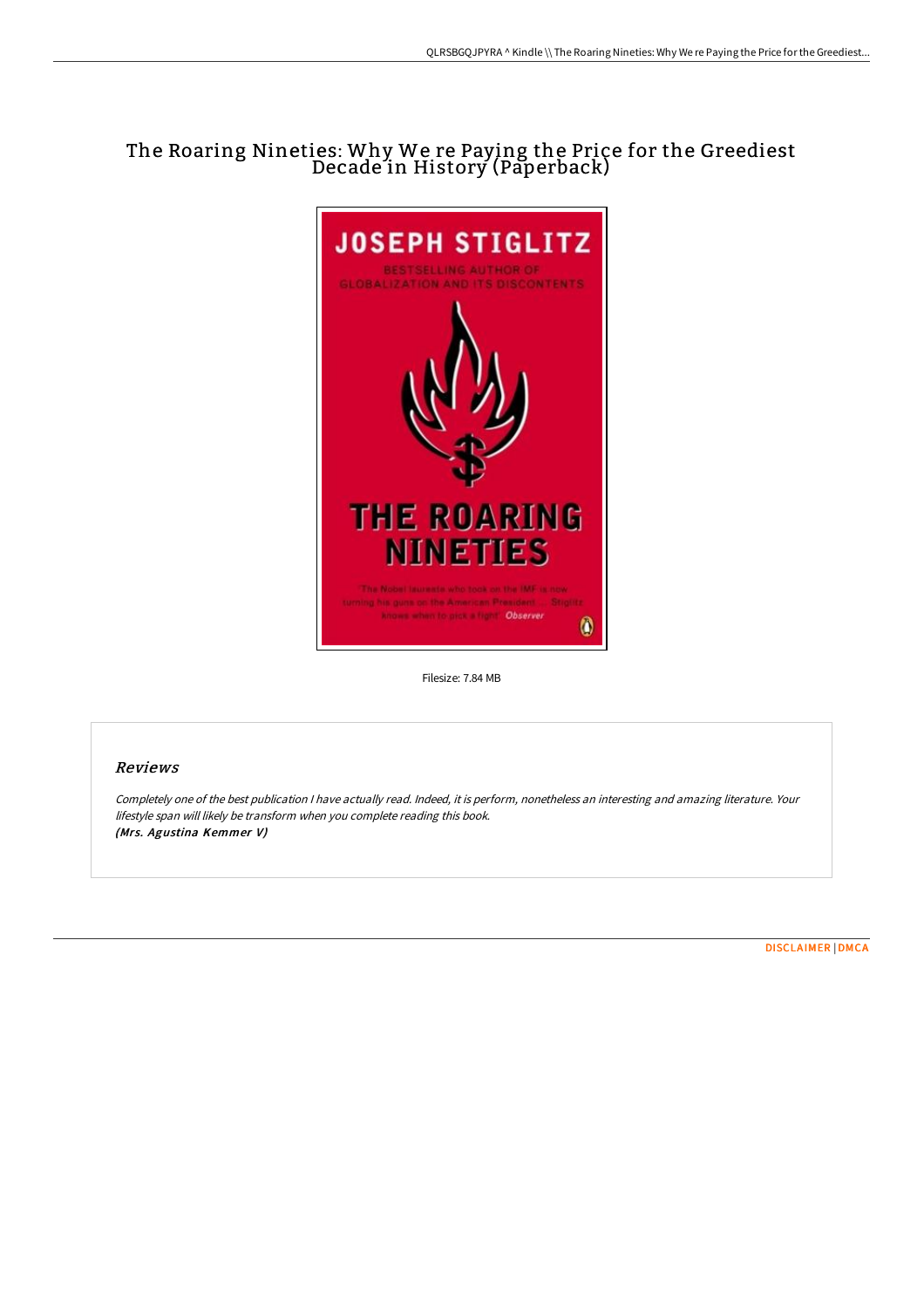## THE ROARING NINETIES: WHY WE RE PAYING THE PRICE FOR THE GREEDIEST DECADE IN HISTORY (PAPERBACK)



Penguin Books Ltd, United Kingdom, 2004. Paperback. Condition: New. Language: English . Brand New Book. From the author of Globalization and its Discontents, Joseph Stiglitz s The Roaring Nineties: Why We re Paying the Price for the Greediest Decade in History blows the whistle on the devastation wrought by the free market mania of the nineties. This is the explosive story of how capitalism US-style got its comeuppance: how excessive deregulation, government pandering to big business and exorbitant CEO salaries all fed the bubble that burst so dramatically amid corporate scandal and anti-globalization protest. As chief economic advisor to the president at the time, Stiglitz exposes the inside of what went wrong, but also reveals how Bush s administration is now making things worse - much worse - for the economy, the US and the rest of the world. Stiglitz takes us one step further, showing how a more balanced approach to the market and government can lead not only to a better economy, but a better society. A searing critique of Dubyanomics . the nobel laureate who took on the IMF is now turning his guns on the American president. Stiglitz knows when to pick a fight Observer One of the most important economic and political thinkers of our time Independent on Sunday Stiglitz has become a hero to the anti-globalization movement Economist An iconic figure . Stiglitz s book will encourage those who wish to halt the partial Americanization that has already taken place in Europe Daily Telegraph Joseph Stiglitz was Chief Economist at the World Bank until January 2000. He is currently University Professor of the Columbia Business School and Chair of the Management Board and Director of Graduate Summer Programs, Brooks World Poverty Institute, University of Manchester. He won the Nobel Prize for Economics in 2001...

Read The Roaring Nineties: Why We re Paying the Price for the Greediest Decade in History [\(Paperback\)](http://www.bookdirs.com/the-roaring-nineties-why-we-re-paying-the-price-.html) Online  $\blacksquare$ Download PDF The Roaring Nineties: Why We re Paying the Price for the Greediest Decade in History [\(Paperback\)](http://www.bookdirs.com/the-roaring-nineties-why-we-re-paying-the-price-.html)